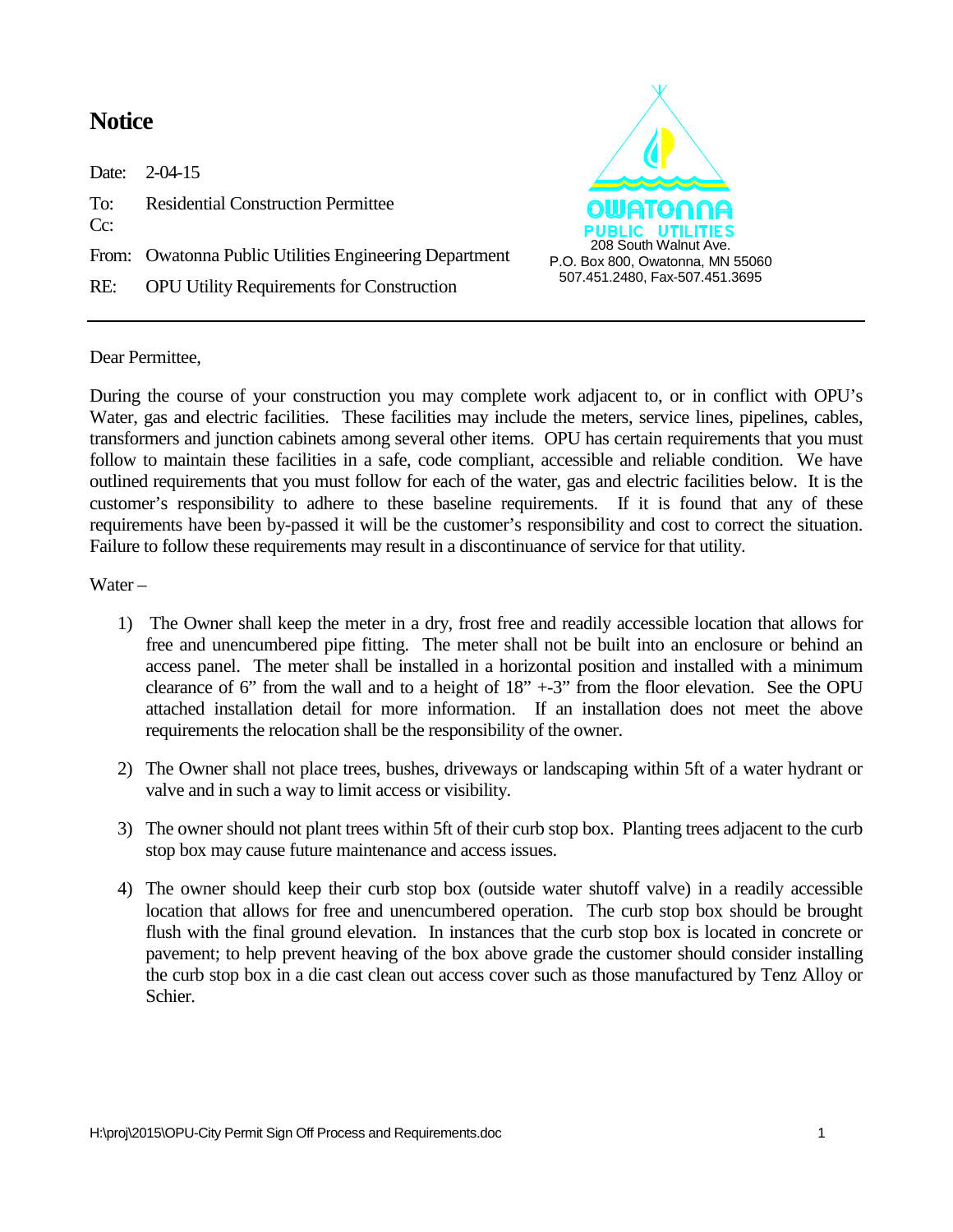## Natural Gas –

- 1) The Owner shall maintain ready access to the meter location, to allow for free and unencumbered access to the meter and appurtenances (minimum 3' working space in front of the meter). The meter shall not be built into an enclosure or behind an access panel. If an installation does not meet the above requirements the relocation shall be the responsibility of the owner.
- 2) The meter must be a minimum of 3' from all sources of ignition (such as air conditioning units) and 3' from any opening into the structure including operable windows, combustion air intakes, and airto-air heat exchangers.
- 3) The meter must be protected from physical damage from vehicles and from ice and snow accumulations.
- 4) Grade may not be altered over the path of the service line.
- 5) If these requirements cannot be met, contact Jon Blough, Gas Engineer @ (507) 446-5416.

## Electric –

- 1) The Owner shall keep the meter in a readily accessible location that allows for free and unencumbered access to the meter (minimum 3' working space in front of the meter). The meter shall not be built into an enclosure or behind an access panel. If an installation does not meet the above requirements the relocation shall be the responsibility of the owner.
- 2) The owner shall maintain a minimum working clearance of OPU equipment (10' in front of door on transformers & 3' for secondary pedestals).
- 3) Owner shall not place fences or other structures directly over flush mounted pedestals or within the working clearance of the doors for OPU equipment  $(10)$  in front of door on transformers & 3' for secondary pedestals).
- 4) Swimming pools shall not be placed under overhead electrical lines or within seven feet of underground lines.
- 5) Owner shall not build any structure under overhead power line without maintaining a minimum clearance of four feet from closest secondary wires and 13 feet from closest primary wires.

If you have any questions in regards to these requirements please contact OPU at the below numbers to discuss.

Owatonna Public Utilities – Engineering Department Brian Clausen – Water Design Engineer (507) 446-5405 Jon Blough – Gas Engineer (507) 446-5416 Brian Kelly – Electric Engineer (507) 446-5423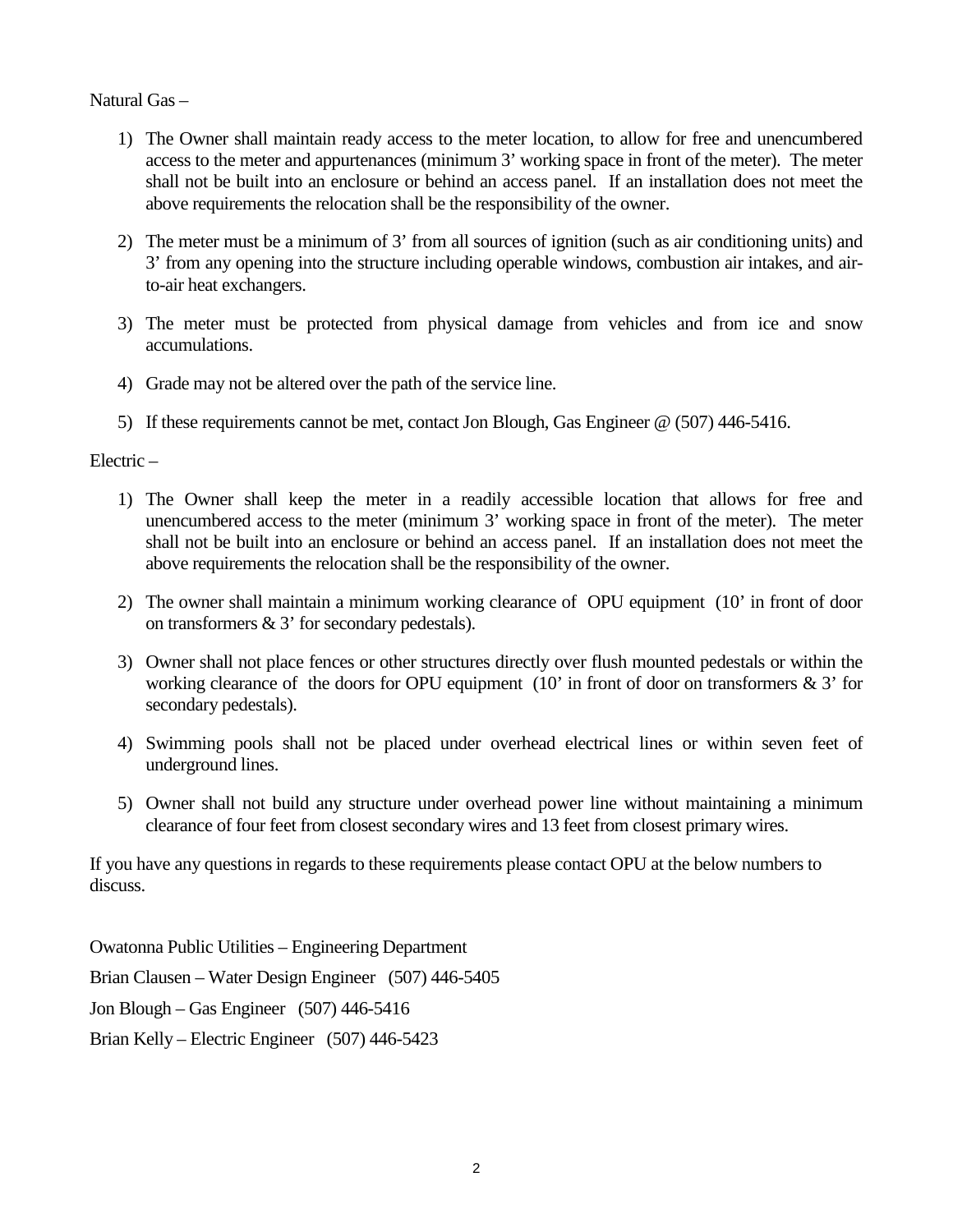|                                             | OWATONNA PUBLIC UTILITIES                                                                                                            |
|---------------------------------------------|--------------------------------------------------------------------------------------------------------------------------------------|
|                                             |                                                                                                                                      |
| OWATONNA                                    | STANDARDS FOR INSTALLATION OF                                                                                                        |
| PUBLIC UTILITIES<br>208 S. Walnut Ave.      | SEASONAL WATER METERS ON                                                                                                             |
| P.O. Box 800                                |                                                                                                                                      |
| Owatonna, MN 55060<br>Phone: (507) 451-2480 | PRIVATE HYDRANTS                                                                                                                     |
| Fax: (507) 451-3695                         | RESPONSIBILITIES:                                                                                                                    |
| owatonnautilities.com                       |                                                                                                                                      |
|                                             | 0PU<br>CONTRACTOR                                                                                                                    |
|                                             | <b>METER</b><br>PIPING<br><b>SUPPORTS</b>                                                                                            |
|                                             | <b>COMPANION FLANGES</b><br><b>VALVES</b>                                                                                            |
|                                             | <b>GASKETS</b><br>BY-PASS                                                                                                            |
|                                             | <b>BRASS BOLTS</b><br>BACKFLOW PROTECTION                                                                                            |
|                                             |                                                                                                                                      |
|                                             |                                                                                                                                      |
|                                             |                                                                                                                                      |
| HYDRANT TO PIPE ADAPTER                     | <b>CUSTOMER</b>                                                                                                                      |
|                                             | SHUTOFF<br>LINE TO                                                                                                                   |
| $\mathbf{S}$                                | ΄5.<br><b>METER</b><br><b>VALVE</b><br>LOAD                                                                                          |
|                                             |                                                                                                                                      |
|                                             |                                                                                                                                      |
|                                             |                                                                                                                                      |
| ٥                                           |                                                                                                                                      |
| <b>PRIVATE</b>                              |                                                                                                                                      |
| <b>HYDRANT</b>                              |                                                                                                                                      |
|                                             | 3                                                                                                                                    |
|                                             |                                                                                                                                      |
|                                             |                                                                                                                                      |
|                                             | GROUND LEVEL                                                                                                                         |
|                                             | 4                                                                                                                                    |
|                                             |                                                                                                                                      |
|                                             |                                                                                                                                      |
|                                             |                                                                                                                                      |
|                                             | THE PIPE FROM THE VALVE OR HYDRANT TO THE METER                                                                                      |
|                                             | (1.<br>FLANGE SHALL BE A MIN. OF 3 PIPE DIA. IN LENGTH                                                                               |
|                                             | (EXAMPLE: 3" PIPE = 9" IN LENGTH) ON TURBO METERS                                                                                    |
|                                             | 2 HYDRANT LOCK (OPU WILL LOCK THE HYDRANT EARS                                                                                       |
|                                             | FROM SERVICE. HYDRANT SHALL NOT BE USED FOR                                                                                          |
|                                             | UNMETERED WATER UNLESS EMERGENCY CONDITIONS                                                                                          |
|                                             | EXIST.)                                                                                                                              |
|                                             | (3.) METER SUPPORTS TO SOLID GROUND                                                                                                  |
|                                             |                                                                                                                                      |
|                                             | 4) METER SHALL BE PROTECTED FROM PHYSICAL DAMAGE AND FREEZING.                                                                       |
|                                             |                                                                                                                                      |
|                                             | (5) CITY WATER SUPPLY SHALL BE PROTECTED BY AN APPROVED BACKFLOW<br>(5) DEVICE – EITHER AN RPZ OR AIR GAP, SEE OPU ENGINEERING DEPT. |
|                                             |                                                                                                                                      |
|                                             |                                                                                                                                      |
|                                             |                                                                                                                                      |
|                                             | By signing this document, I as the collector of said meter have assured the                                                          |
|                                             | following specifications will be passed on to the employer and installer.<br>-It                                                     |
|                                             | is the responsibility of the the installer that all provisions of this detail are                                                    |
|                                             | met. Installation will be verified by OPU metering personnel and any                                                                 |
|                                             | discrepancy from this detail shall be corrected by the signatory.                                                                    |
|                                             |                                                                                                                                      |
|                                             |                                                                                                                                      |
|                                             |                                                                                                                                      |
|                                             |                                                                                                                                      |
| COLLECTOR:                                  |                                                                                                                                      |
| COMPANY:                                    | $PHONE$ #:                                                                                                                           |
|                                             |                                                                                                                                      |
|                                             |                                                                                                                                      |
| METER NUMBER:                               |                                                                                                                                      |